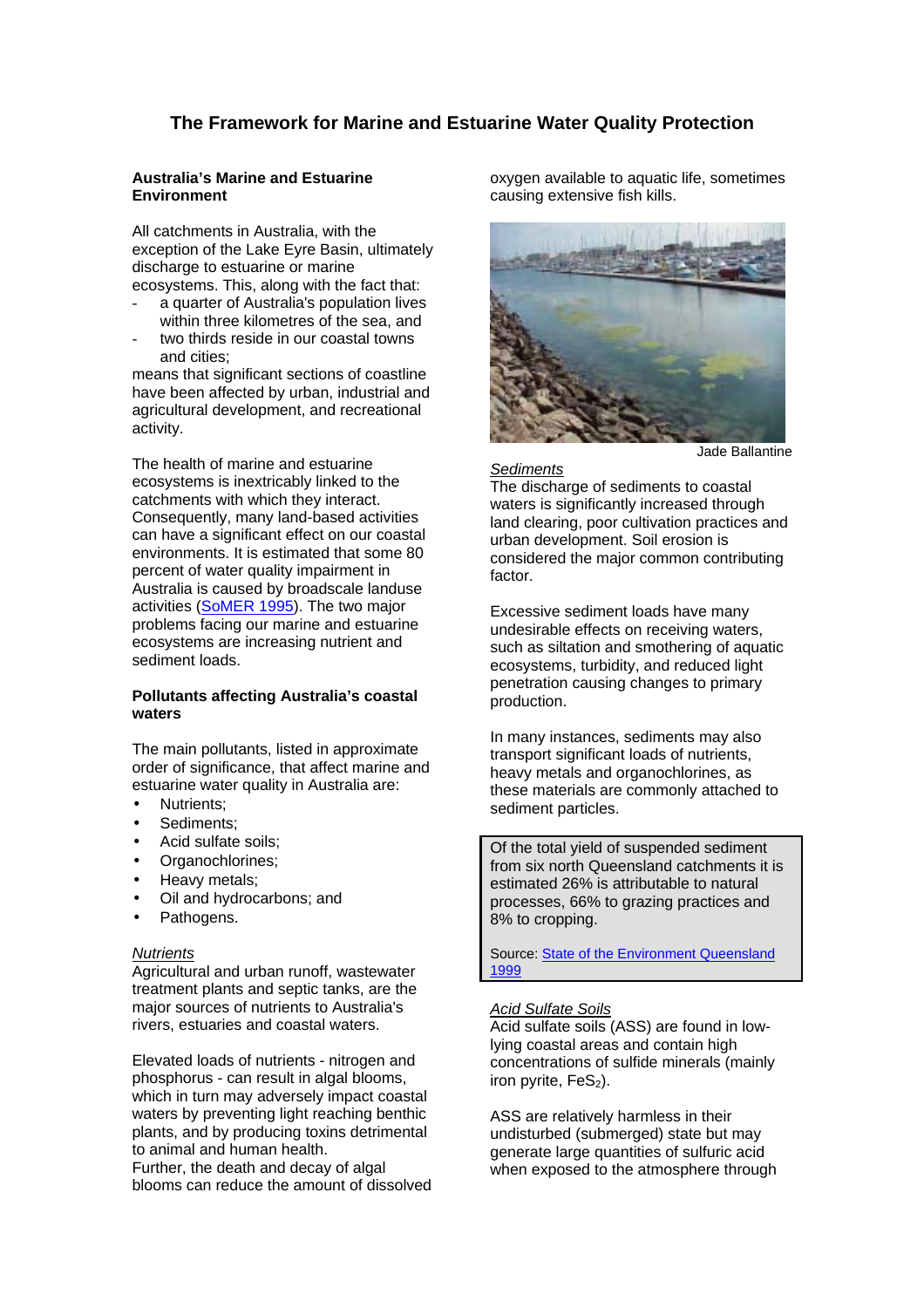excavation, dredging or lowering of the water table. In addition, iron and aluminium metals may become soluble under acid conditions  $(A^{3+}, Fe^{2+}$  and  $Fe^{3+}$ ) and enter rivers and estuaries where they may have detrimental effects on aquatic organisms. Major fish and crustacean kills, outbreaks of red-spot disease in fish and increased incidence of disease-carrying acid tolerant mosquitoes have been linked to the disturbance of these soils.

#### *Organochlorines*

These are synthetic compounds developed for agricultural and industrial use and are often found in urban and agricultural run-off. Whilst these compounds are usually not detectable or only present in extremely low concentrations in seawater, they can bioaccumulate to toxic levels.

Pesticides such as diuron and dieldrin are present in marine sediments of the Great Barrier Reef, and significant levels of residues have been found in the Reef's dugongs and dolphins.

Little is known about the levels of organochlorines in Australia's marine environment although it is thought that pesticides such as DDT are widely present in marine life around Australia. There is little information available about the effect of organochlorines in Australia's coastal waters, however, these compounds are suspected of causing kidney damage in Arctic birds and mammals.

#### *Heavy metals*

Heavy metals enter marine and estuarine ecosystems through the discharge of industrial waste, treated sewage, stormwater run-off, mining operations and other diffuse sources (such as from vehicles). The most common heavy metal pollutants are arsenic, cadmium, chromium, copper, nickel, lead and mercury.

Heavy metals persist in the environment and so tend to accumulate in soils, sediments and living organisms. Organisms accumulate heavy metals in their tissues and this contamination is concentrated in organisms higher up the food chain ('bioaccumulation'). Heavy metal contamination can affect marine biota, fisheries and other aquacultural operations and human consumers of seafood.

"Economists have estimated the value of goods and services provided by the ocean in regulating atmospheric gases, nutrient cycling, biological control, food production, raw materials and recreation at US\$21 500 billion annually"

Source: Pollution from the land: the threat to our seas.



Jade Ballantine

*Oil and hydrocarbons* Oil and hydrocarbon pollution of coastal waterways is largely linked to industrial and stormwater discharges. Many of the compounds in crude oil and other petroleum products have been known to smother organisms, lower fertility and cause disease in aquatic organisms.

#### *Pathogens*

Pathogens such as faecal coliforms and enterococci enter the marine environment through the discharge of sewage via ocean outfalls and from stormwater system overflows to rivers and streams. These pathogens pose threats to human health through gastro-enteritis, hepatitis and other diseases.

Unacceptable faecal discharges to coastal waters may arise from aging sewage and stormwater infrastructure, combined system overflows after heavy rains or inadequate wastewater treatment. Human health may therefore be at risk from direct contact with contaminated waters (eg swimming) or from consumption of contaminated seafood (eg. oysters).

## **United Nations Global Programme of Action**

Land-based sources of marine pollution are recognised internationally as a major environmental issue. The international community, through the United Nations Environment Programme, has initiated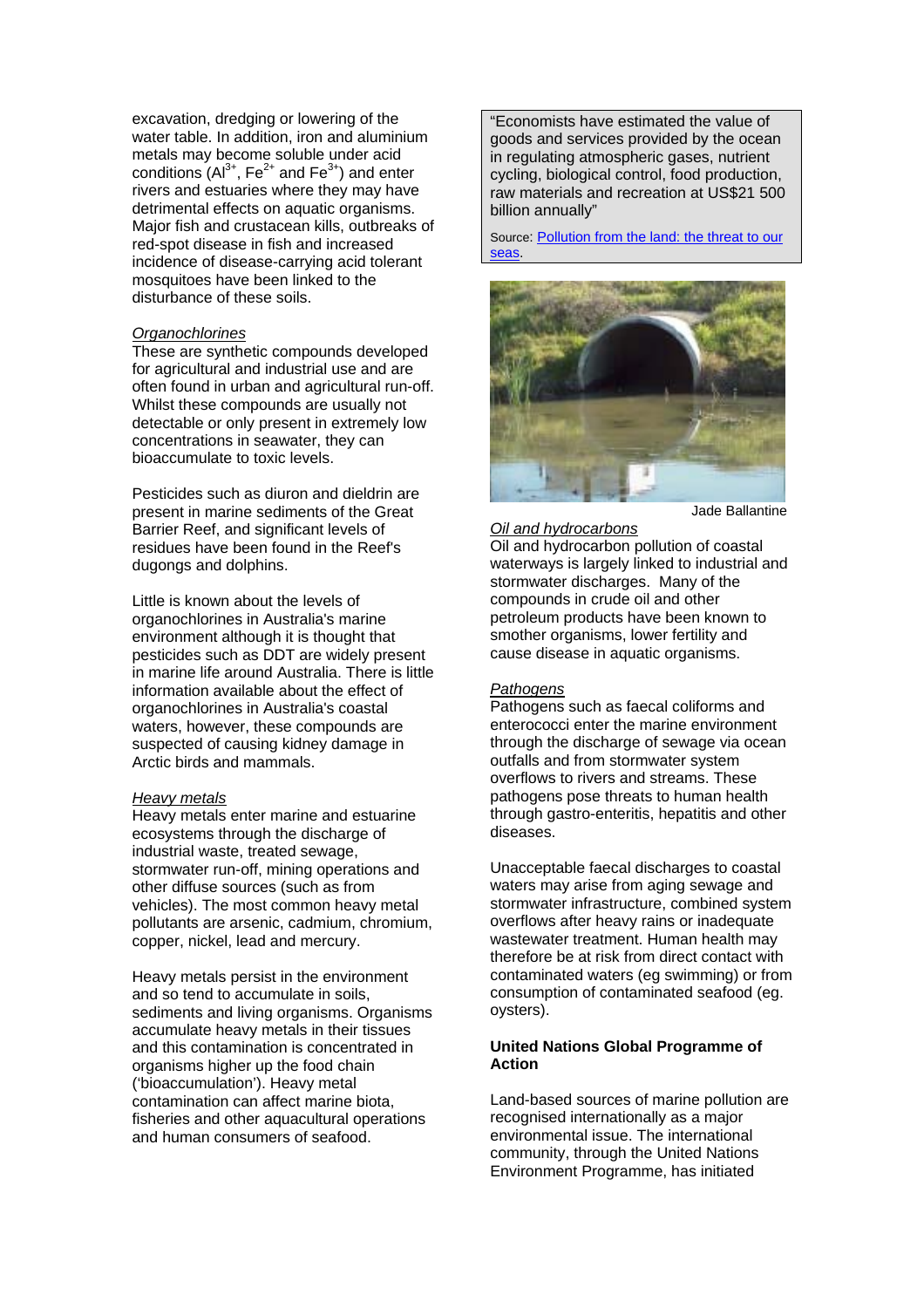action to address this issue, specifically through the Global Programme of Action for the Protection of the Marine Environment from Land-based Activities (the GPA).

In response to the widespread pollution of the marine environment, 108 governments (including Australia) and the European Commission have declared their commitment to protecting and preserving the marine environment from the adverse environmental impacts of land-based activities. As a result, the GPA was adopted in 1995.

The 20th Session of the United Nations Environment Program Governing Council resolved (in 1999) to undertake the First Intergovernmental Review (IGR) of the GPA, which was held in Montreal, Canada from 26 to 30 November 2001.

The IGR meeting reviewed progress on implementation of the GPA at the global, regional and national levels. Australia's national report was coordinated by Environment Australia, in collaboration with State and Territory governments. This report considered national coordination of efforts to address land-based sources of marine pollution, including the application of the following National policies and programs.

# **National Policies and Programs**

Australia meets its obligations under the GPA through implementation of the policies, principles and industry guidelines of the National Water Quality Management Strategy and the following actions and programs:

### *National Water Quality Management Strategy*

The National Water Quality Management Strategy (NWQMS) was introduced by the Commonwealth, State and Territory Governments in 1992 as a response to growing community concern about the condition of the nation's water bodies and the need to manage them in an ecologically sustainable way.

In 1994 the NWQMS was included in the Council of Australian Governments (COAG) Water Reform Framework.

The NWQMS is comprised of 21 guideline papers, the most significant and recent

paper to be released being the Australian and New Zealand Guidelines for Fresh and Marine Water Quality (2000), which outlines a framework for water resource protection and management. The Commonwealth will now be seeking to implement this framework through its policy and funding programs.

# *The Framework for Marine and Estuarine Water Quality Protection*

The Framework for Marine and Estuarine Water Quality Protection was developed as a nationally consistent approach to protecting the marine environment from the effects of land based pollution, therefore contributing to meeting Australia's obligations under the GPA. Identification and achievement of reductions in pollutant loads and establishment of end of river targets are central components of the Framework and the development of coastal water quality improvement plans.

The Framework builds upon the Council of Australian Government's Water Reform Framework, including key elements of the NWQMS as it applies to coastal waters and wetlands and the National Principles for the Provision of Water for Ecosystems.

The Framework is based upon the identification and protection of the environmental values of water (as detailed under the NWQMS). Water quality improvement plans developed using the Framework will identify management actions that would protect these values.

Key features of the Framework include identification of:

- the environmental values of the coastal water;
- the catchment that discharges to that coastal water;
- the water quality issues (eg algal blooms, sedimentation, high coliform concentrations causing beach closures) and subsequent water quality objectives;
- the total maximum load of pollutant/s to be achieved to attain and maintain the water quality objectives;
- the allocation of the total maximum load of pollutant/s to diffuse and point sources of pollution;
- the river flow objectives to protect identified environmental values, having regard for matters such as natural low flows, flow variability, floodplain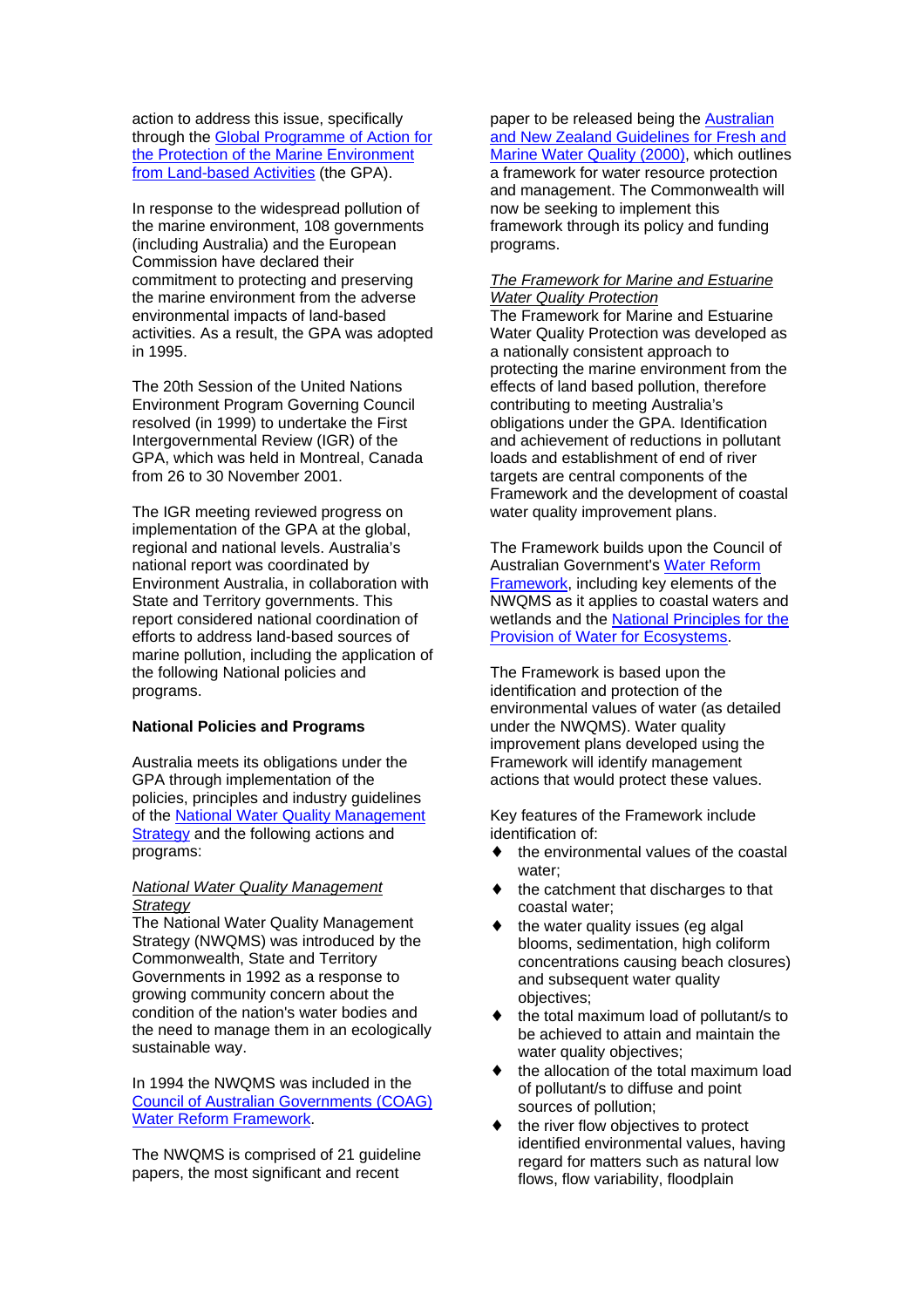inundation, interactions with water quality and the maintenance of estuarine processes and habitats;

- ♦ management measures, timelines and costs in implementing the plan; and
- ♦ the grounds for a "reasonable assurance" from jurisdictions to provide security for investments to achieve the specified pollutant load reduction and environmental flow targets .

Priority coastal areas will be targeted for planning and subsequent funding. In the absence of an accredited water quality protection plan, interim water quality targets and pollution reduction strategies may be established to guide Commonwealth funding during plan development.

The Australian and New Zealand Guidelines for Fresh and Marine Water Quality (2000) should be consulted in the application of this Framework. Terms used in the Framework, such as environmental value, water quality objective and

monitoring and reporting have the same meaning as those in the NWQMS documents.

# **CONTACTS**

Vaughn Cox Water Quality Section Environment Australia (02) 6274 2005 vaughn.cox@ea.gov.au

Nerida Davies Water Quality Section Environment Australia (02) 6274 1962 nerida.davies@ea.gov.au

# **PHOTOGRAPHS**

Jade Ballantine Environmental Project Officer City of Port Adelaide Enfield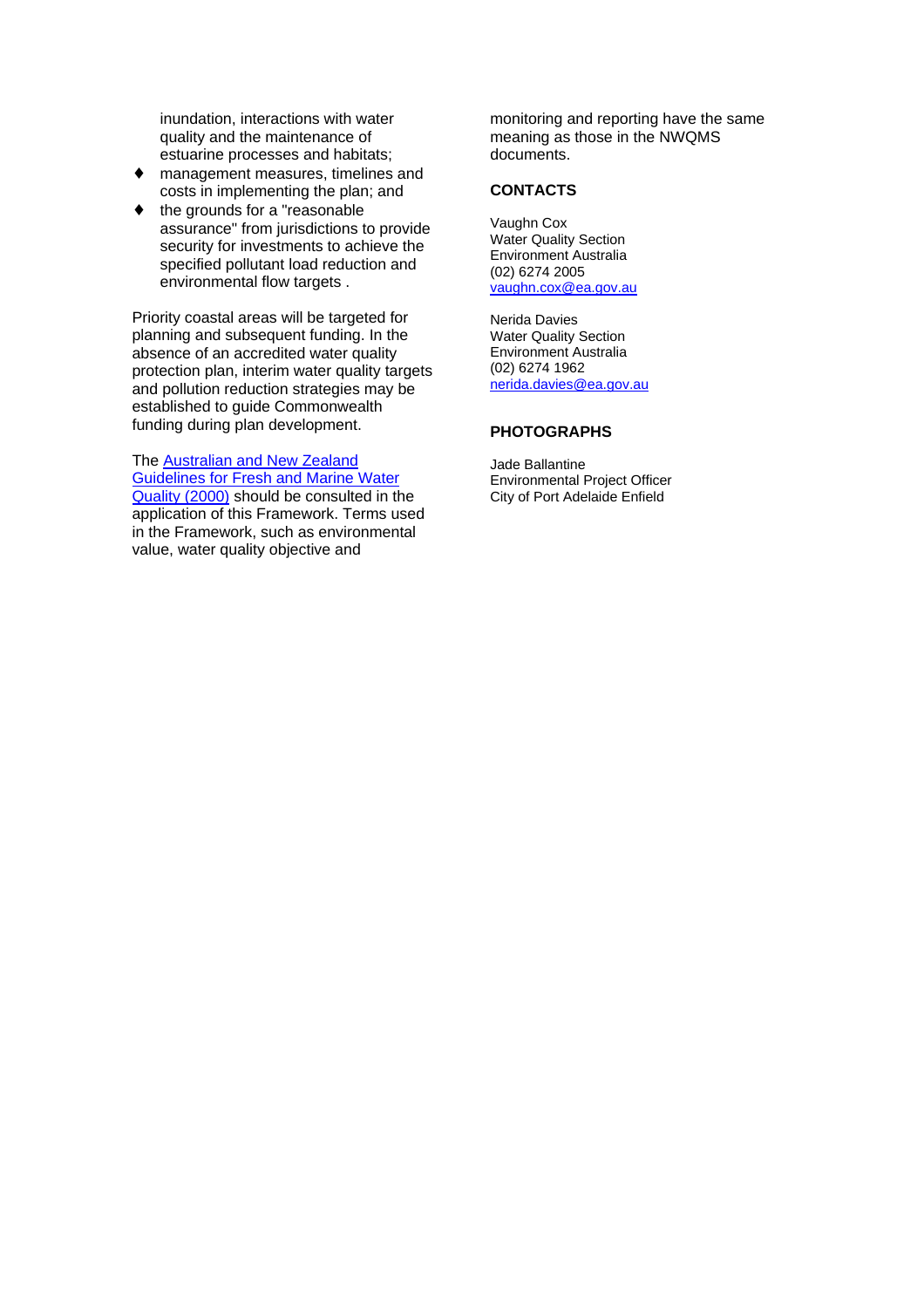# **The Framework for Marine and Estuarine Water Quality Protection**

- 1. A water quality improvement plan will as a minimum:
	- (a) delineate the marine and estuarine waters to which the plan applies and the catchment which contributes pollutants to those waters;
	- (b) identify the environmental values of those marine and estuarine waters;
	- (c) set out the water quality issues, pollutants of concern, and water quality objectives for those waters, and:
		- the estimated total maximum pollutant loads to achieve and maintain the water quality objectives, and how this differs from the current estimated pollutant loads (assumptions used for the basis of these estimates shall be detailed);
		- the estimated constituent point and diffuse source allocations of the total maximum pollutant loads (including from marine activities eg. aquaculture);
		- the estimated point source allocations to each licensed point source, and the allocations to non-point sources of contaminants, including atmospheric deposition or natural background sources;
		- the margin of safety used in establishing the total maximum pollutant load which accounts for uncertainty, including that associated with estimating pollutant loads, water quality monitoring, ecosystem processes and modelling;
		- how decision support systems will be developed and applied to appraise the likelihood of success of the plan, and the degree and timeliness of reductions in pollutant loads, including provision for future growth which accounts for reasonably foreseeable increases in pollutant loads (eg. approved industrial point sources, urban expansion); and
		- seasonal variation in pollutant load inputs, such that the water quality objectives will be met all year round.
	- (d) set out the river flow objectives for those waters, having regard for ecological and geomorphic processes relating to, but not limited to:

- protecting natural low flows; - protecting important rises in water levels; - maintaining wetland and floodplain inundation; - maintaining natural flow variability; and - maintaining or rehabilitating estuarine processes and habitats.

- (e) estimate the time required to attain and maintain water quality and river flow objectives, and the basis to those estimates;
- (f) describe the control actions and/or management measures which will be implemented to ensure:
	- discharges of pollutants to coastal waters are less than the total maximum pollutant loads, for all sources irrespective of category or land use activity; and
	- environmental flow provisions will achieve the identified river flow objectives.
- (g) set out a timeline, including interim targets and milestones, for implementing the control actions and/or management measures and attainment of water quality and